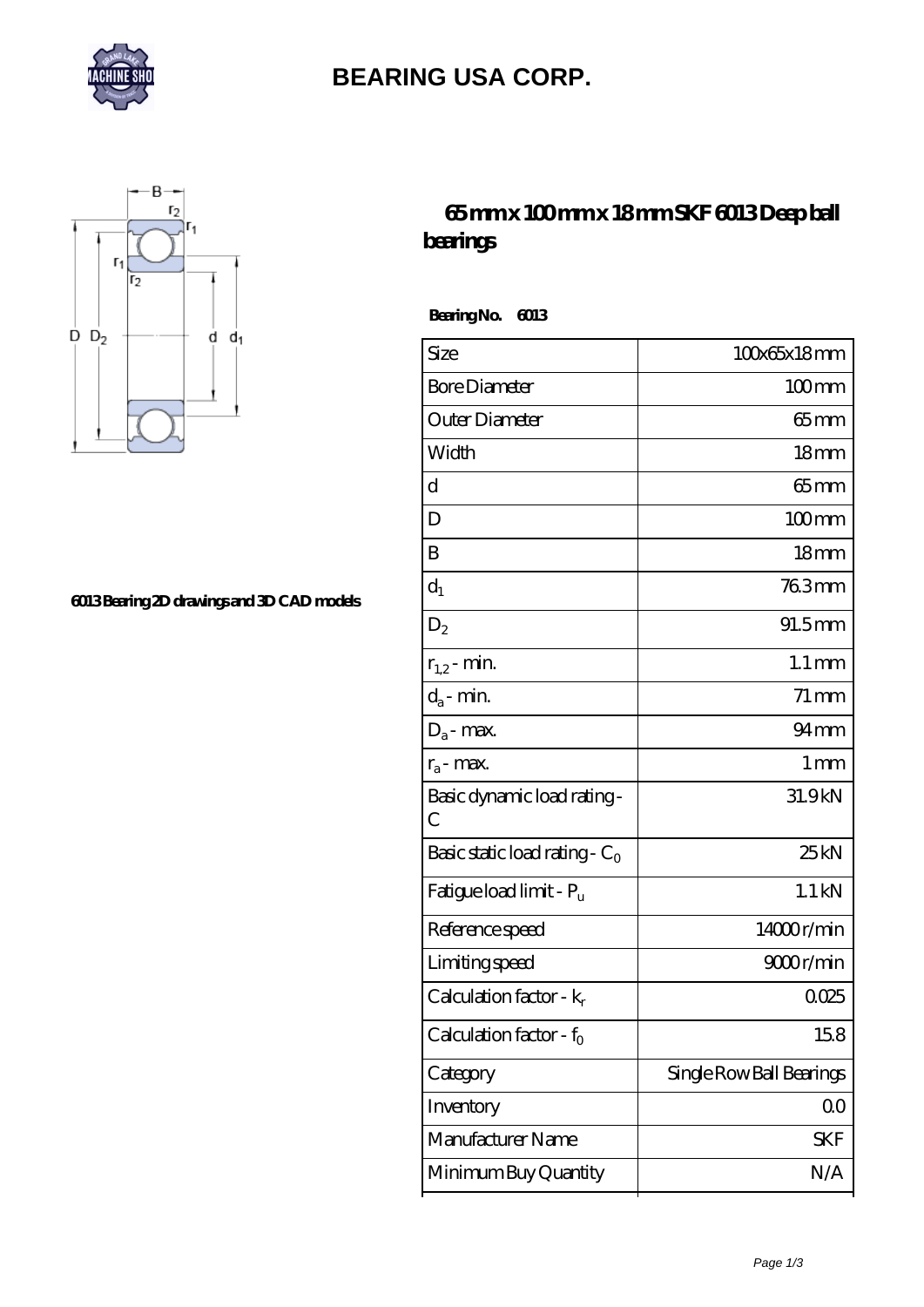

# **[BEARING USA CORP.](https://anotherworldbb.com)**

| Weight / Kilogram                  | 045                                                                                                                                                                           |
|------------------------------------|-------------------------------------------------------------------------------------------------------------------------------------------------------------------------------|
| Product Group                      | <b>BOO308</b>                                                                                                                                                                 |
| Enclosure                          | Open                                                                                                                                                                          |
| Precision Class                    | ABEC 1   ISO PO                                                                                                                                                               |
| Maximum Capacity / Filling<br>Slot | No                                                                                                                                                                            |
| Rolling Element                    | <b>Ball Bearing</b>                                                                                                                                                           |
| Snap Ring                          | No                                                                                                                                                                            |
| <b>Internal Special Features</b>   | No                                                                                                                                                                            |
| Cage Material                      | Steel                                                                                                                                                                         |
| Internal Clearance                 | CO-Medium                                                                                                                                                                     |
| Inch - Metric                      | Metric                                                                                                                                                                        |
| Long Description                   | 65MM Bore; 100MM<br>Outside Diameter; 18MM<br>Outer Race Diameter;<br>Open; Ball Bearing; ABEC 1<br>ISO PO, No Filling Slot; No<br>Snap Ring, No Internal<br>Special Features |
| Category                           | Single Row Ball Bearing                                                                                                                                                       |
| <b>UNSPSC</b>                      | 31171504                                                                                                                                                                      |
| Harmonized Tariff Code             | 8482105068                                                                                                                                                                    |
| Noun                               | Bearing                                                                                                                                                                       |
| Keyword String                     | Ball                                                                                                                                                                          |
| Manufacturer URL                   | http://www.skf.com                                                                                                                                                            |
| Manufacturer Item Number           | 6013                                                                                                                                                                          |
| Weight/LBS                         | 1                                                                                                                                                                             |
| Bore                               | 2559Inch   65 Millimeter                                                                                                                                                      |
| Outside Diameter                   | 3937 Inch   100 Millimeter                                                                                                                                                    |
| Outer Race Width                   | 0.709Inch   18 Millimeter                                                                                                                                                     |
| $d_1$                              | 763mm                                                                                                                                                                         |
| $D_{2}$                            | $91.5$ mm                                                                                                                                                                     |
| $r_{1,2}$ min.                     | $1.1 \,\mathrm{mm}$                                                                                                                                                           |
| $d_{a}$ min.                       | $71 \,\mathrm{mm}$                                                                                                                                                            |
|                                    |                                                                                                                                                                               |